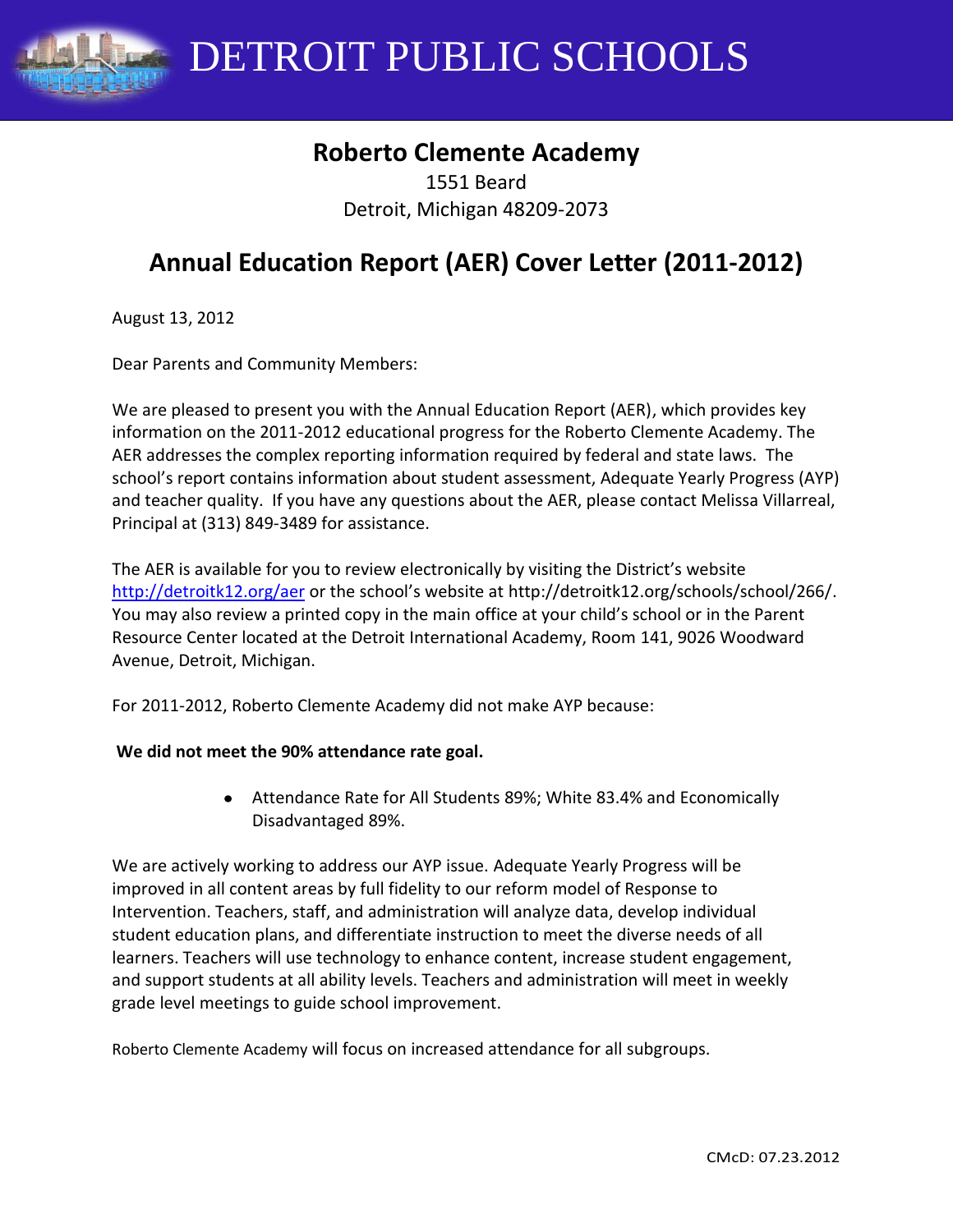# **Parent Involvement**

Parents can become full participants in their child's education by:

- **Assuring**:
	- o Students are on time,
	- o In school every day
	- o Prepared to learn
- **Attending**:
	- o Monthly parent meetings,
	- o Quarterly parent teacher conferences,
	- o Open house,
	- o Grade level curriculum meetings,
	- o Student skill recognition ceremonies,
- $\circ$  Student of the month ceremony,
- o Literacy month activities,
- o Family Math Night,
- o Writing Fair,
- o Science Fair,
- o Adopt-a-Country, and
- o School holiday programs.
- **Joining**:
	- o The school LSCO.
- **Volunteering**: in classrooms, on school field trips, Parent Read-In.

State law requires that we also report additional information.

# **Process for Assigning Pupils to the School**

During the 2011-2012 school year, Detroit Public Schools implemented the "Open Enrollment Initiative." This initiative allows students to elect to attend any Detroit Public School without being required to live within the boundary for that school. The "Open Enrollment Initiative" does not apply to the Examination High Schools, or Application Schools. Parents may enroll their child(ren) in the school of their interest as long as the school has not reached capacity for their particular grade. Enrollment preference is given to students who live within the boundary of a school. It should also be noted that transportation will not be provided for students who select a school outside of the boundary of their home school. "Open Enrollment Initiative" resources can be found on our website at:

[http://detroitk12.org/resources/prospective\\_students/](http://detroitk12.org/resources/prospective_students/)

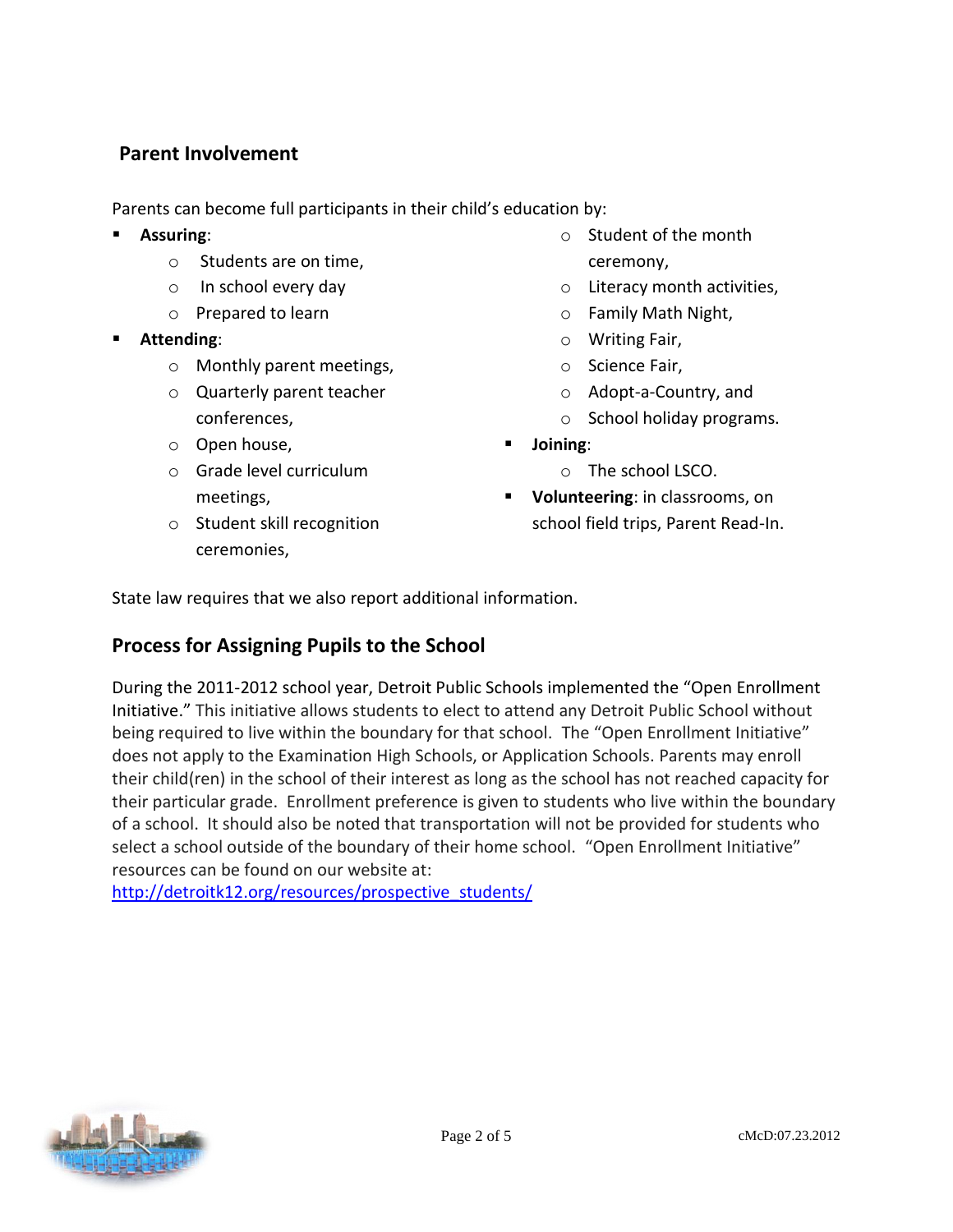# **School Improvement Status**

| Year      | <b>School Improvement Status</b>                     |  |
|-----------|------------------------------------------------------|--|
| 2011-2012 | Continuuous Improvement School ~<br>AYP Not Met      |  |
| 2010-2011 | AYP Not Met $\sim$ Not identified for<br>improvement |  |

# *Detroit Public Schools' Core Curriculum:*

Consistent with the Detroit Public Schools Academic Plan for 2012-2013**,** there are aggressive plans to accelerate the rate of student achievement and to ensure that students graduate with the academic and social skills necessary for success in college and the workplace.

# **Specific curriculum actions are based on the District's five (5) pillars of student achievement:**

- I. Talent management,
- II. High quality teaching and learning,
- III. Rigorous, transparent and continuous improvement cycle,
- IV. Customer service approach to community and each other, and
- V. A secure, inclusive and dynamic culture.

An Executive Summary of the 2012-2013 Academic Action Plan, is available online at [http://detroitk12.org/content/wp-content/uploads/2012/05/FINALAcademicPlanExecutive-](http://detroitk12.org/content/wp-content/uploads/2012/05/FINALAcademicPlanExecutive-Summary_2012.pdf)[Summary\\_2012.pdf](http://detroitk12.org/content/wp-content/uploads/2012/05/FINALAcademicPlanExecutive-Summary_2012.pdf)

### **Access to the Core Curriculum**

The instructional strategies and grade level expectations are aligned to the State standards and the NAEP. This represents the core curriculum, which is supported by the texts, materials, computer software and other school level resources used daily in the classrooms. All of the professional development activities are aligned to the core curriculum.

The implementation is a process delineated in the District Plan. This plan serves as the framework for each school's academic achievement plan.

The frequent monitoring of the implementation of these plans are conducted by the school diagnostic visits, review of the benchmark assessments, use of the teacher evaluation tool and adherence to the pacing calendar.

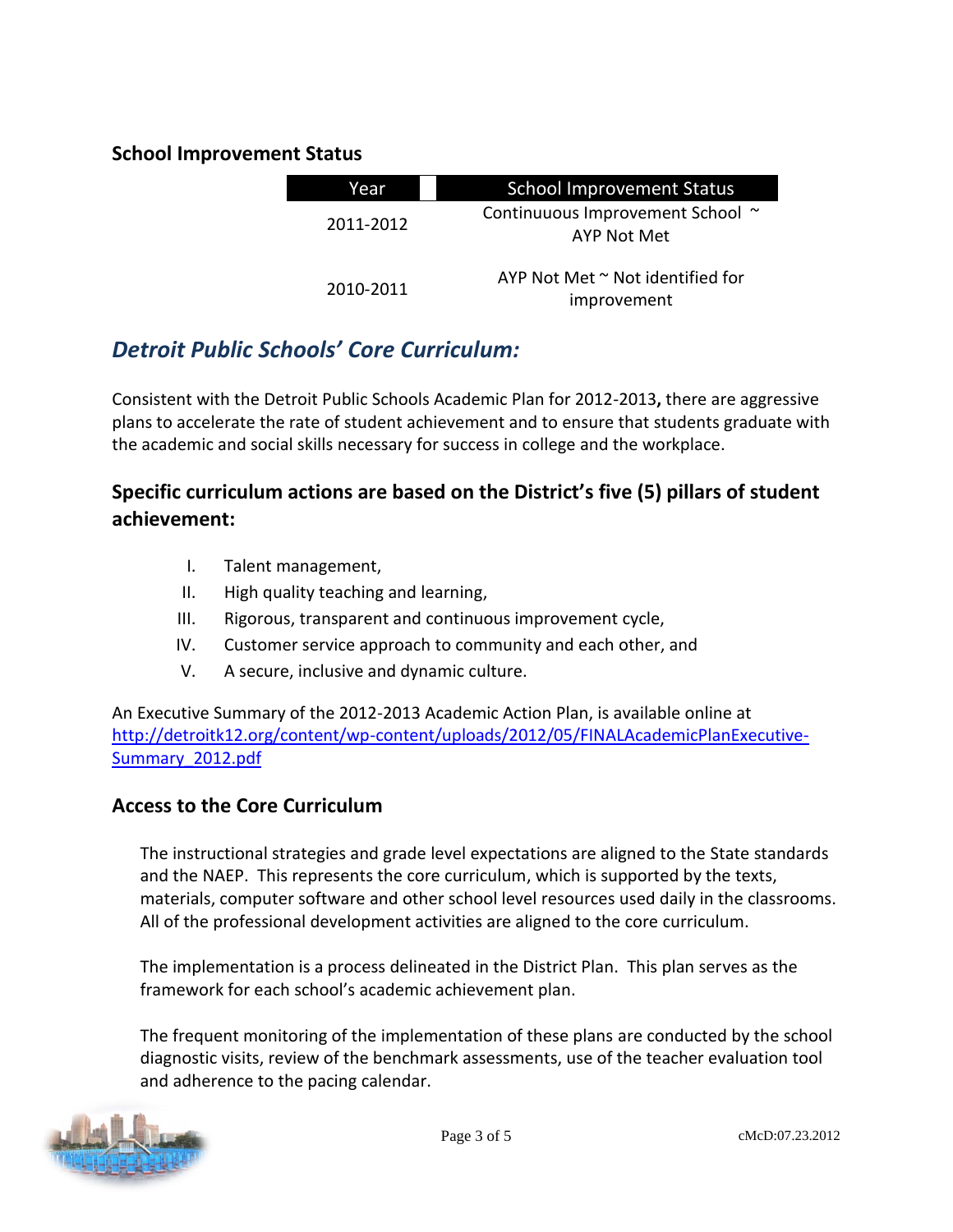# **Access to the Core Curriculum: (Continued)**

The variances from the State plan can be found in the grade level expectations, which are also aligned to the higher standards of NAEP.

A Summer Parent University is offered with classes to increase parenting skills, early childhood literacy, adult literacy and GED. During the school year, the Regional Parent Resource Center is a vehicle for parents and other community member to participate in regular and on-going informational and participatory sessions focused on curriculum and instruction. Learning Village (an on line instructional management system) Web updates and semi-annual progress reports are also a means to disseminate information to parents and the community.

Detroit Public Schools Core Curriculum is currently under revision. Pacing Charts and Curriculum guides will be posted to the Division of Teaching and Learning under the Leadership page of our web-site in the near future.

### **Parent Engagement**

- $\div$  Use the technology portal for parents to view daily lessons and to communicate with teachers.
- $\cdot \cdot$  Implement and follow through with the parent contracts.
- Use the Parent Resource Center to engage parents in innovative workshops and sessions that are practical and will result in parent support to students at home.

# **Student Achievement Results**

Aggregate Student Achievement Results and Detroit Public Schools Quarterly Benchmark Assessment in Reading and Mathematics for Roberto Clemente Academy can be found on the Detroit Public Schools' web-page at the Research, Evaluation and Assessment site at [http://detroitk12.org/data/rea/.](http://detroitk12.org/data/rea/) The following reports are available:

- District Profile Report
- Combined School Profile Reports
- Individual School Profile Reports
- Adequate Yearly Progress (AYP) Reports
- Annual Education Report